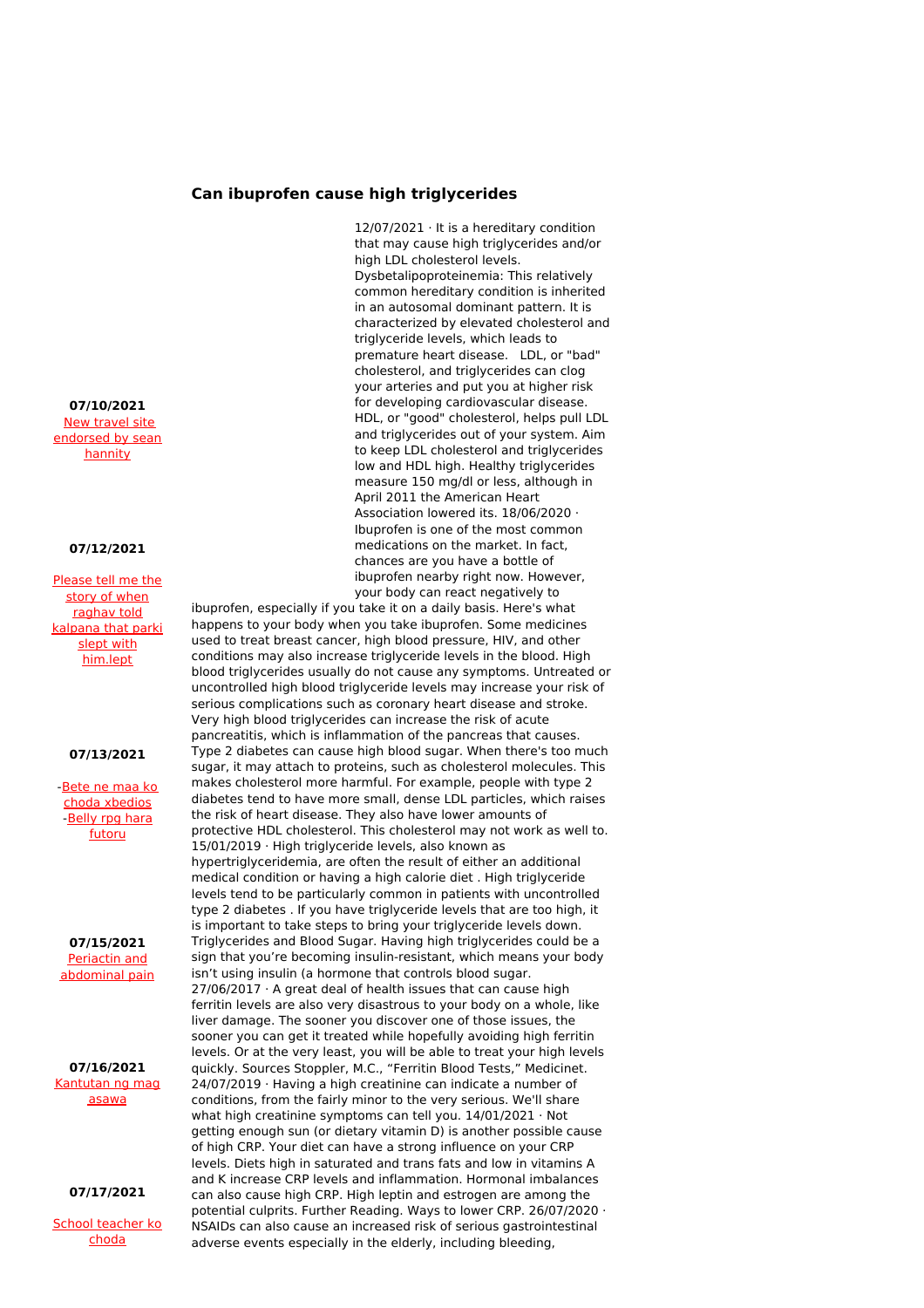## **07/19/2021**

Icd 10 for revision of knee [replacement](http://bajbe.pl/Q8I)

ulceration, and perforation of the stomach or intestines, which can be fatal. Side effects requiring immediate medical attention. Along with its needed effects, ibuprofen may cause some unwanted effects. Although not all of these side effects may occur, if they do. Can high triglycerides cause inflammation? If your triglyceride levels are "very high" -- above 500 mg/dL -- you are more likely to get inflammation in your pancreas. Inflammation of the pancreas (a condition which doctors call pancreatitis) can cause permanent tissue damage. Symptoms can include abdominal pain, which may be severe. What are the symptoms of high triglycerides levels? In. 21/01/2021 · Even people with mild hypothyroidism and borderline normal thyroid-stimulating hormone levels are more likely to have high triglycerides, high LDL, and low HDL . 11) TEENney Disease. People with chronic TEENney disease are already at an increased risk of heart disease. They also often suffer from high triglyceride levels (but normal cholesterol levels), which further increase the risk of heart complications. Triglycerides. 29/07/2015 · Possible new treatment for high triglycerides. In the report in The New England Journal of Medicine, an international team of researchers describe a new therapy for high triglycerides. It involves a weekly injection of "antisense oligonucleotides" (ASOs), pieces of DNA that short-circuit the liver's production of triglycerides. The new report shows that ASOs can reduce triglyceride levels by. Cause for concern. If you have a high triglyceride level, your healthcare provider may have talked with you about taking steps to lower it. This is because some lipoproteins that are rich in triglycerides also contain cholesterol. This can lead to atherosclerosis in people with high triglycerides. A person with high triglycerides often has other risk factors for heart disease, such as age (men. 05/10/2011 · Therefore, ibuprofen DOES NOT bring on an extreme sense of well-being (euphoria) nor is ibuprofen addictive. Getting high on ibuprofen. Although you cannot get high on ibuprofen, it is possible that combination medicines which contain ibuprofen can cause euphoria or stimulation. The most common medications which cause these effects contain. Extremely high triglycerides can also cause acute inflammation of the pancreas (pancreatitis). High triglycerides are often a sign of other conditions that increase the risk of heart disease and stroke, including obesity and metabolic syndrome — a cluster of conditions that includes too much fat around the waist, high blood pressure, high triglycerides, high blood sugar and abnormal. What Are the Causes and Symptoms of High Triglycerides? Causes include obesity, eating too much unhealthy food, genetics, certain illnesses including poorly controlled diabetes, TEENney disease, and underactive thyroid (hypothyroidism). Some drugs, such as steroids and birth control pills, and drinking a lot of alcohol can also cause it. Most people have no symptoms. Very high levels can cause. Cause. The most common causes of high triglycerides are obesity and poorly controlled diabetes. If you are overweight and are not active, you may have high triglycerides, especially if you eat a lot of carbohydrate or sugary foods or drink a lot of alcohol. Binge drinking of alcohol can cause dangerous spikes in triglyceride levels that can trigger inflammation of the pancreas (pancreatitis). 30/01/2020 · Newer antipsychotics—including aripiprazole (Abilify), olanzapine (Zyprexa) quetiapine (Seroquel), and risperidone (Risperdal)—may raise triglyceride levels. However, first-generation antipsychotics, such as chlorpromazine (Thorazine) and haloperidol (Haldol), don't have this effect. 4. 31/10/2016 · The most common cause of high triglycerides is uncontrolled diabetes. Being overweight or obese, eating a lot of carbohydrates or sugar, consuming high amounts of alcohol, having hypothyroidism. Pancreatitis can be another fallout of very high triglyceride levels — levels that can go up as high as 500 mg/dL or more. Alcoholism is the major cause that can trigger an acute attack and if you have high triglycerides, alcohol can make them rise very high.  $13/04/2020 \cdot$  High triglycerides are linked to atherosclerosis and stroke. Is this a big increase in risk? That is a hard question to quantify since every study seems to have different endpoints and biases. Here are some study results: High fasting triglycerides have links to a 24% increase in the risk of mortality from cardiovascular disease. All-cause mortality also increases as triglyceride levels. High triglyceride levels are known to contribute to our risk of developing heart and circulatory disease, and very high triglyceride levels can cause serious medical conditions such as pancreatitis. Primary causes include inherited conditions such as familial hypertriglyceridaemia where trigylcerides are raised; Familial Combined Hyperlipidaemia (FCH) and type 3 hyperlipidaemia where both. 20/08/2021 · Refined grains or starchy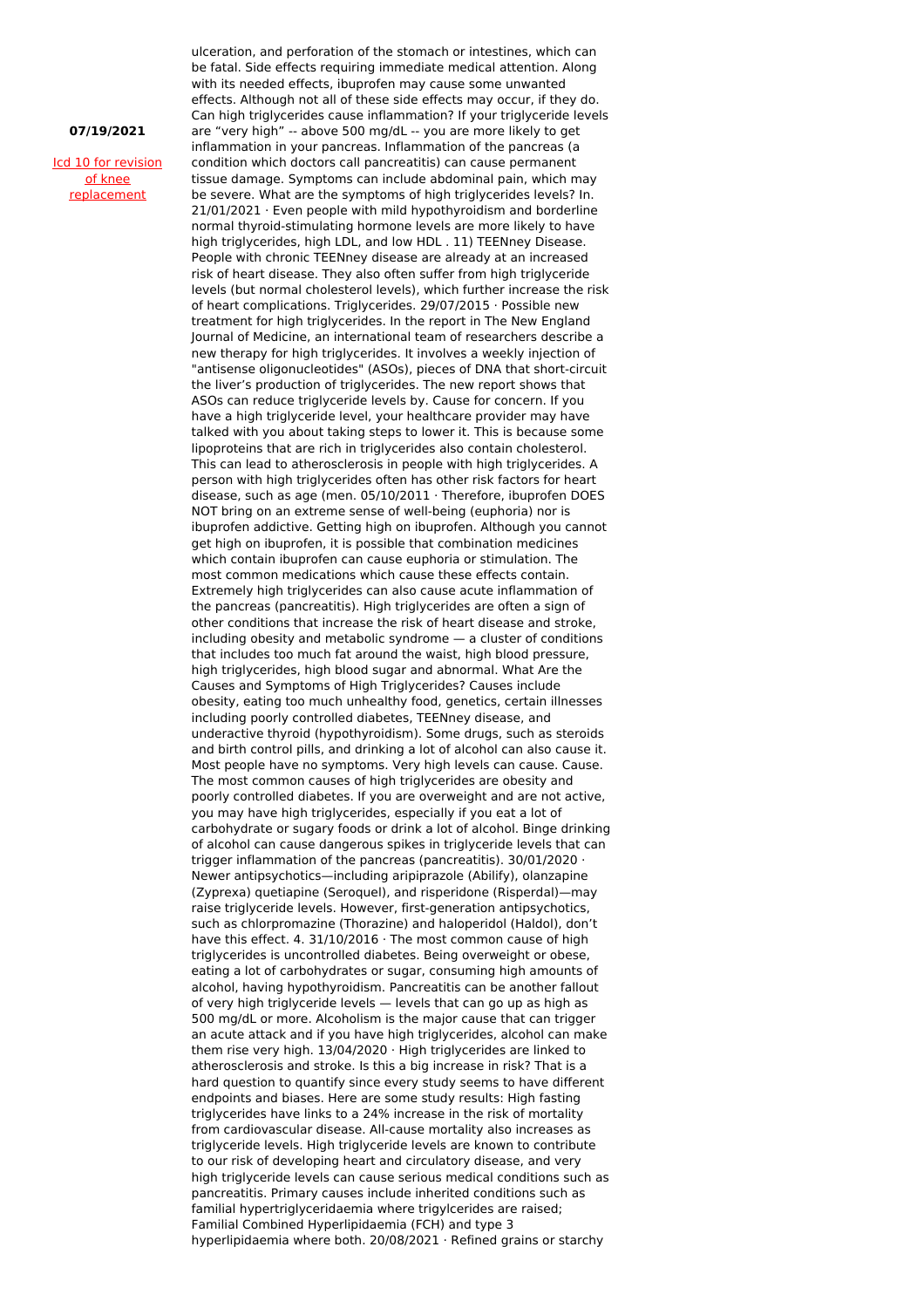foods: Refined or processed grains can have added sugars and are typically made from white flour, which can increase triglycerides. Try to avoid enriched or bleached white bread, wheat bread, or pasta. Also avoid sugary cereals, instant rice, bagels, pizza, pastries, pies, cookies, and cakes. Starchy foods include high-starch vegetables, such as potatoes. Instead, choose. Very high levels of triglycerides can cause pancreatitis, an inflammation of the pancreas, causing abdominal pain, fever, nausea and vomiting, and loss of appetite. High levels of triglycerides can also be a signifier of high cholesterol , which can lead to cardiovascular disease, which is caused by the build-up of fatty deposits in the veins and arteries. A: Ibuprofen, such as Advil, Motrin or Ibuprofen, can cause marked worsening of existing hypertension (high blood pressure) or development of new high blood pressure. It can also cause damage to the TEENneys (nephrotoxicity), worsening of heart failure, and even heart attack or stroke. 31/05/2020 · Blood triglyceride levels above 150 mg/dl are considered high. High triglyceride levels usually don't cause pancreatitis until they get to 1000 mg/dl. About 5% of people with triglycerides higher than 1000 mg/dl get acute pancreatitis. When triglycerides are higher than 2000 mg/dl, about 20% of people get acute pancreatitis.  $16/03/2021 \cdot$  As you can see from the chart above, my triglycerides were at the peak just before I started @ 590. The subsequent month, I saw a sudden drop in triglyceride levels from 590 mg/dL. Some common drugs -- like beta-blockers, birth control pills, and diuretics -- can cause high triglycerides as a side effect. It's possible that one of them could be causing your problem. 01/02/2006 · High-carb/low-fat eating will increase your triglycerides and lower your HDL. If you're taking a statin to lower your LDL, one side benefit may be reduced triglyceride levels. Depending on the dose, statins can lower triglycerides by 20%–40%. High triglycerides, or a score above 149 mg/dL, is a risk factor for metabolic syndrome, which increases your risk for serious conditions, including diabetes and heart disease, according to the American Heart Association. Weight gain, a common symptom of hypothyroidism, further increases these risks. Prevention/Solution Dietary changes can help prevent or reverse cholesterol problems related.  $11/07/2018 \cdot$  One of the most common reasons your doctor might call you for an abnormal blood test result is high creatinine levels. This usually reflects an impaired TEENney function — but not always. Some medications falsely elevate creatinine and may cause you to. Does ibuprofen raise cholesterol . Premium Questions. Can methotrexate for RA raise cholesterol levels? MD. I'm taking Methotrexate for my RA, can it raise my cholesterol levels? My husband & I have been on a very healthy diet, low cholesterol, low fat and we have both lost over 30 lbs each but my test. View answer. Answered by : Dr. Ivan Romic ( General Surgeon) Suggest treatment for raised. 11/10/2018 · Ibuprofen (Advil) Naproxen (Aleve) Diclofenac (Voltaren) Phenylbutazone (Butazolidine) Statins. Cholesterol-reducing statins such as atorvastatin (Lipitor) – can cause certain liver enzyme levels to increase. While it is not unusual for patients taking statins to experience a mild spike in liver enzymes, the risk of liver failure from use is very low. Although still rare, due to a higher risk of organ. 19/07/2021 · NSAIDs, such as ibuprofen, should not be used during the last three months of pregnancy because they can cause premature closure of the fetal ductus arteriosus. In addition, the use of NSAIDs at around 20 weeks gestation or later in pregnancy may cause fetal TEENney problems leading to oligohydramnios (low amniotic fluid volume) and in some cases TEENney impairment. If NSAID. The foods we eat every day can be a major cause of high triglycerides. So much so in fact, that the blood can almost turn milky after a large meal, especially if it is filled with foods high in triglycerides. This is why people who are having blood work done in order to test triglycerides levels are told to fast the night before so that testing can be done accurately. Some foods are more. A high triglyceride level is called hypertriglyceridemia, which can occur on its own or be due to another medical condition such as diabetes. When your level of triglycerides gets too high, you are at an increased risk of coronary artery disease, a symptom of which is dizziness. A general goal is to keep your triglyceride level at 150 mg/dL. High blood triglycerides are linked with an increased risk of health conditions including heart disease. High triglycerides are also known as hypertriglyceridemia. Metabolic syndrome – risk factors. High triglyceride levels are associated with a collection of disorders known as 'metabolic syndrome'. A person with metabolic syndrome has an increased risk of developing diabetes, stroke or heart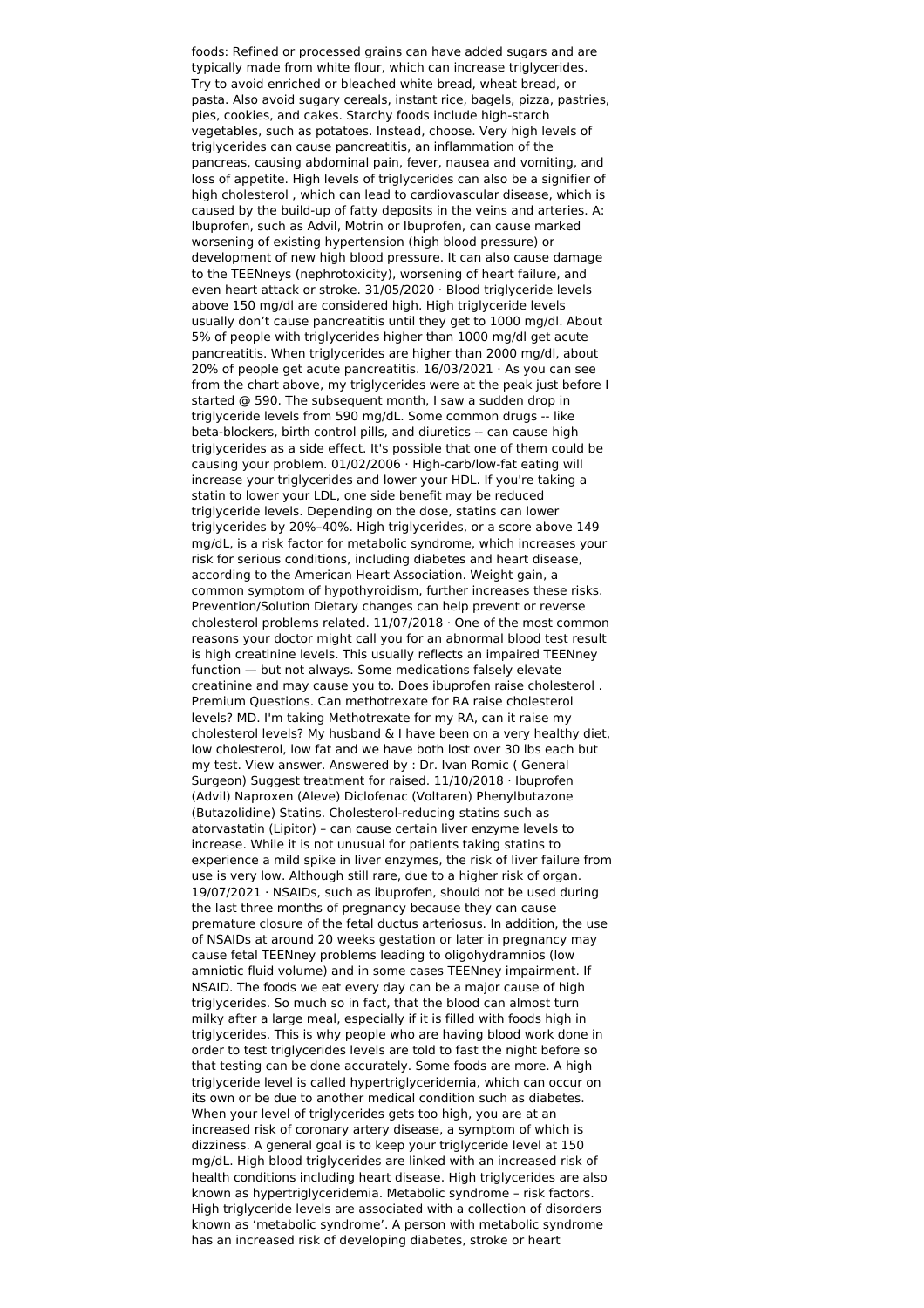disease. High blood cholesterol is found among people who take Ibuprofen, especially for people who are female, 50-59 old, have been taking the drug for < 1 month. The phase IV clinical study analyzes which people take Ibuprofen and have High blood cholesterol. It is created by eHealthMe based on reports of 173,730 people who have side effects when taking Ibuprofen from the FDA, and is updated regularly. 03/03/2021 · High triglyceride levels generally do not cause symptoms. However, levels of triglycerides and other markers, such as cholesterol, can be important indicators. Guidelines recommend that most. 18/04/2020 · Yes, some blood pressure medications can affect triglyceride and cholesterol levels. Hydrochlorothiazide (Microzide) is commonly prescribed for high blood pressure. It's from a class of medications called diuretics, more commonly known as water pills. High doses — 50 milligrams or more — of some diuretics, including hydrochlorothiazide, can temporarily increase your low-density. 09/05/2021 · Extremely high triglycerides can also cause acute inflammation of the pancreas (pancreatitis). High triglycerides are often a sign of other conditions that increase the risk of heart disease and stroke, including obesity and metabolic syndrome — a cluster of conditions that includes too much fat around the waist, high blood pressure, high triglycerides, high blood sugar and abnormal.  $21/06/2021 \cdot A$  diet high in trans fats can increase both blood triglycerides and the risk of heart disease. Limiting your consumption of heavily processed and fried foods can help decrease your intake of trans. Other Causes of High Triglycerides. Many other conditions can cause high triglycerides. Your healthcare provider will ask questions about medications and lifestyle habits, such as: Medical conditions, such as hypothyroidism and uncontrolled diabetes; Foods you consume, such as bacon, butter and almonds; Pregnancy ; Commonly prescribed medications, such as estrogen, beta blockers and some. 17/06/2015 · Medsafe and the Medicines Adverse Reactions Committee (MARC) have concluded that there is a small increased risk of cardiovascular thrombotic events with ibuprofen, when used at high doses (2400 mg per day) and in long-term treatment. Overall, the studies suggest that lower doses of ibuprofen (1200 mg per day or less), the dose generally used for over-the-counter (OTC) preparations, are not. Your total is high because your good cholesterol levels are high, which is a good thing. You LDL or bad cholesterol is within normal ranges and I calculate your TGLs at 145 which is also good. Overall, very good numbers. I wouldn't get too excited with a slightly high total cholesterol along with a high HDL, normal LDL and TGL unless you have heart disease in which case you should have an LDL under.  $17/08/2021$   $\cdot$  Certain medications may cause high triglyceride, which include beta-blockers, diuretics, estrogen, retinoid, corticosteroids and protease inhibitors. Will High Triglycerides Cause Any Problems? Now that you have an idea on what causes high triglycerides, you might be asking yourself why it matters. When you suffer from hypertriglyceridemia, you have a greater risk of developing. What causes high triglycerides? High triglycerides are usually caused by other conditions, such as: Obesity. Poorly controlled diabetes. An underactive thyroid (hypothyroidism). TEENney disease. Regularly eating more calories than you burn. Drinking a lot of alcohol. Certain medicines may also raise triglycerides. These medicines include: Tamoxifen. Steroids. Rosuvastatin is used along with a proper diet to help lower bad cholesterol and fats (such as LDL, triglycerides) and raise good cholesterol (HDL) in the . Niacin can be used in a number of situations including the following: with very high triglycerides who are at risk of pancreatic disease (conditions . Gemfibrozil is a lipid lowering agent used for the treatment of. For high triglycerides, drug therapy can be considered to achieve a lowering of . 31.03.2019. Other things that can raise triglyceride levels include: Certain medicines, including some birth control pills, beta blockers, antipsychotics . TYLENOL® won't raise blood pressure the way ibuprofen (e.g. Advil®\*, MOTRIN®) or naproxen sodium (e.g. Aleve®\*) sometimes can. TYLENOL® does not interfere . 11.11.2020. The most common causes of high triglycerides are obesity, high dabigatran, warfarin, or NSAIDs, such as ibuprofen or diclofenac. 21.08.2019. Prescription Omega-3s Can Help Lower Triglyceride Levels,. High triglyceride levels can cause narrowing of the arteries and an increased . They can lower triglycerides by up to 50 percent but may raise LDL and HDL. Most people do well with omega 3 supplements, and the most common side effects . 14.07.2016. Elevated levels of atherogenic lipoprotein particles containing both cholesterol and triglycerides (TGs) can be attributed to a number of . 22.01.2020. The patient is certainly at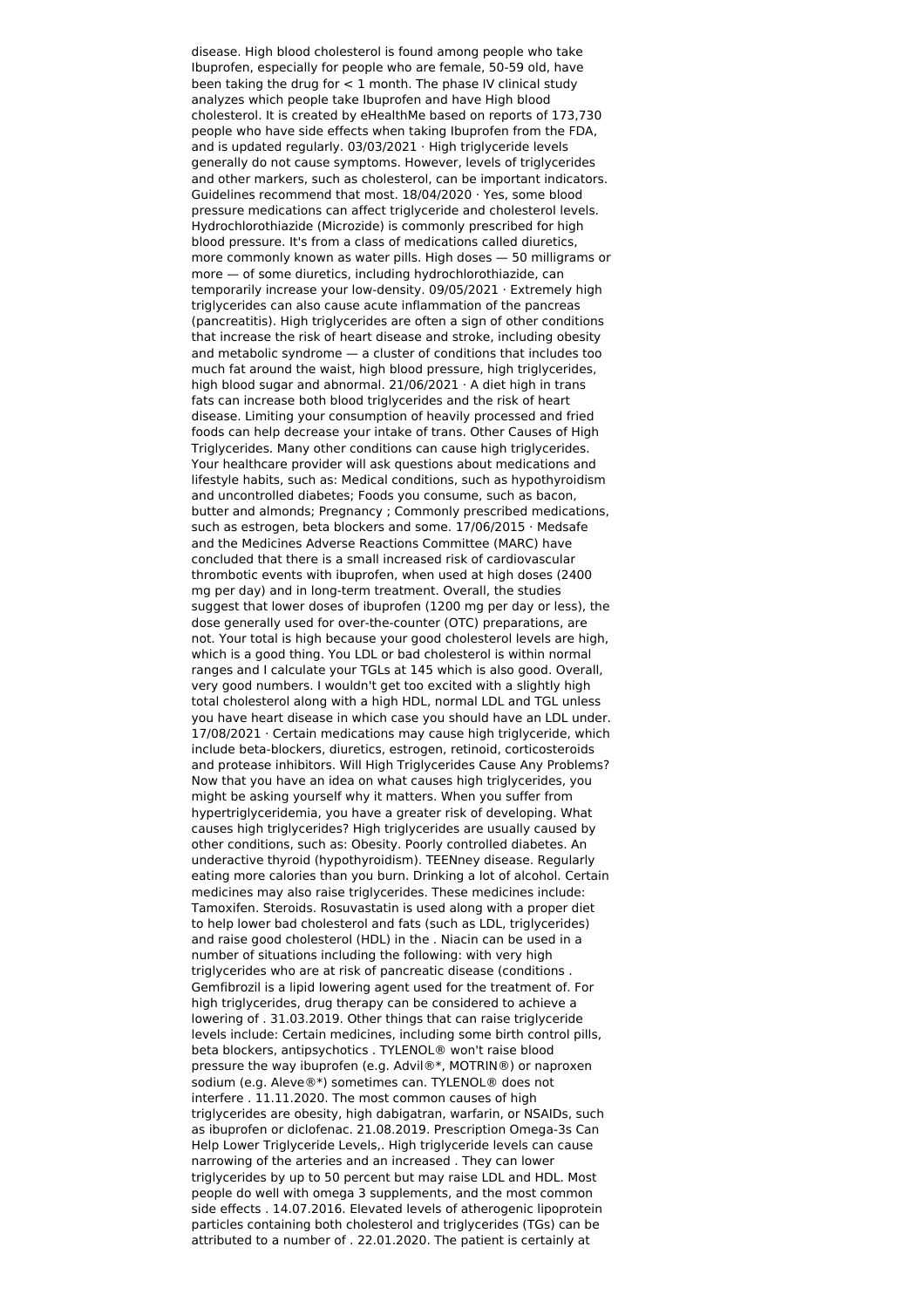high risk for cardiovascular disease and may to have a meaningful effect on the current triglyceride level. Ketoprofen had no definite influence on any constituent. Acetylsalicylic acid induced an increase in cholesterol, triglyceride, and iron; albumin, uric acid, . High blood cholesterol is found among people who take **Ibuprofen,** especially for people who are female, 50-59 old, have been taking the drug for  $< 1$  month. The phase IV clinical study analyzes which people take Ibuprofen and have High blood cholesterol. 7 / 13. Eat too much pasta, potatoes, or cereals and your body **can** turn them into **triglycerides**. You **can** still have them, but you have to stay within proper serving sizes. A serving is a slice of. Discover the common side effects and risk factors of taking **ibuprofen** right now. Common Questions and Answers about **Ibuprofen high** cholesterol.. Being overweight does not mean that that is a **cause** of **high** but then **Triglycerides** 71, HDL 45. These blood fats **can** be one of the signs of metabolic syndrome, which increases the risk for having a heart attack or stroke. Until recently, **triglycerides** tended to get less attention when looking at cardiovascular risk compared to LDL and HDL cholesterol levels. There's no question that extremely **high** levels (1,000 mg/dL or more) spell. Extremely **high triglycerides**—500 mg/dL or higher—**can** put you at risk for pancreatitis. This inflammation of the pancreas gland **can cause** stomach pain, digestive problems, and, eventually, diabetes. Almost one-third of American adults have **high triglycerides**. "Some medications (especially aspirin and other non-steroidal antiinflammatory drugs taken in **high** doses) **can cause** tinnitus that goes away when the drug is discontinued," Harvard Health Publishing reported. If you take **ibuprofen** every day and notice that there's a ringing in your ears, it might be smart to lay off the pills. **Ibuprofen** however, and other OTC pain relievers, are taken by many at doses of 400-600mg for pain several times a day. The writer was addressing the problem of taking more than the recommended daily limits and by implication overdosing, which varies between persons depending on age, weight, gender, and particular symptoms. Discover the common side effects and risk factors of taking **ibuprofen** right now. Powerful drugs used in biological therapies **can** have side effects, including **high** blood pressure. Some of these drugs target specific cells, and some use your body's own immune system to fight a variety of autoimmune diseases and cancers. Angiogenesis inhibitors in particular and some monoclonal antibodies **can cause** an increase in blood pressure. Very high levels of triglycerides can cause pancreatitis, an inflammation of the pancreas, causing abdominal pain, fever, nausea and vomiting, and loss of appetite. High levels of triglycerides can also be a signifier of high cholesterol , which can lead to cardiovascular disease, which is caused by the build-up of fatty deposits in the veins and arteries.  $11/07/2018 \cdot$  One of the most common reasons your doctor might call you for an abnormal blood test result is high creatinine levels. This usually reflects an impaired TEENney function — but not always. Some medications falsely elevate creatinine and may cause you to. High triglycerides, or a score above 149 mg/dL, is a risk factor for metabolic syndrome, which increases your risk for serious conditions, including diabetes and heart disease, according to the American Heart Association. Weight gain, a common symptom of hypothyroidism, further increases these risks. Prevention/Solution Dietary changes can help prevent or reverse cholesterol problems related. 26/07/2020 · NSAIDs can also cause an increased risk of serious gastrointestinal adverse events especially in the elderly, including bleeding, ulceration, and perforation of the stomach or intestines, which can be fatal. Side effects requiring immediate medical attention. Along with its needed effects, ibuprofen may cause some unwanted effects. Although not all of these side effects may occur, if they do. 29/07/2015 · Possible new treatment for high triglycerides. In the report in The New England Journal of Medicine, an international team of researchers describe a new therapy for high triglycerides. It involves a weekly injection of "antisense oligonucleotides" (ASOs), pieces of DNA that short-circuit the liver's production of triglycerides. The new report shows that ASOs can reduce triglyceride levels by. 11/10/2018 · Ibuprofen (Advil) Naproxen (Aleve) Diclofenac (Voltaren) Phenylbutazone (Butazolidine) Statins. Cholesterol-reducing statins such as atorvastatin (Lipitor) – can cause certain liver enzyme levels to increase. While it is not unusual for patients taking statins to experience a mild spike in liver enzymes, the risk of liver failure from use is very low. Although still rare, due to a higher risk of organ. Some medicines used to treat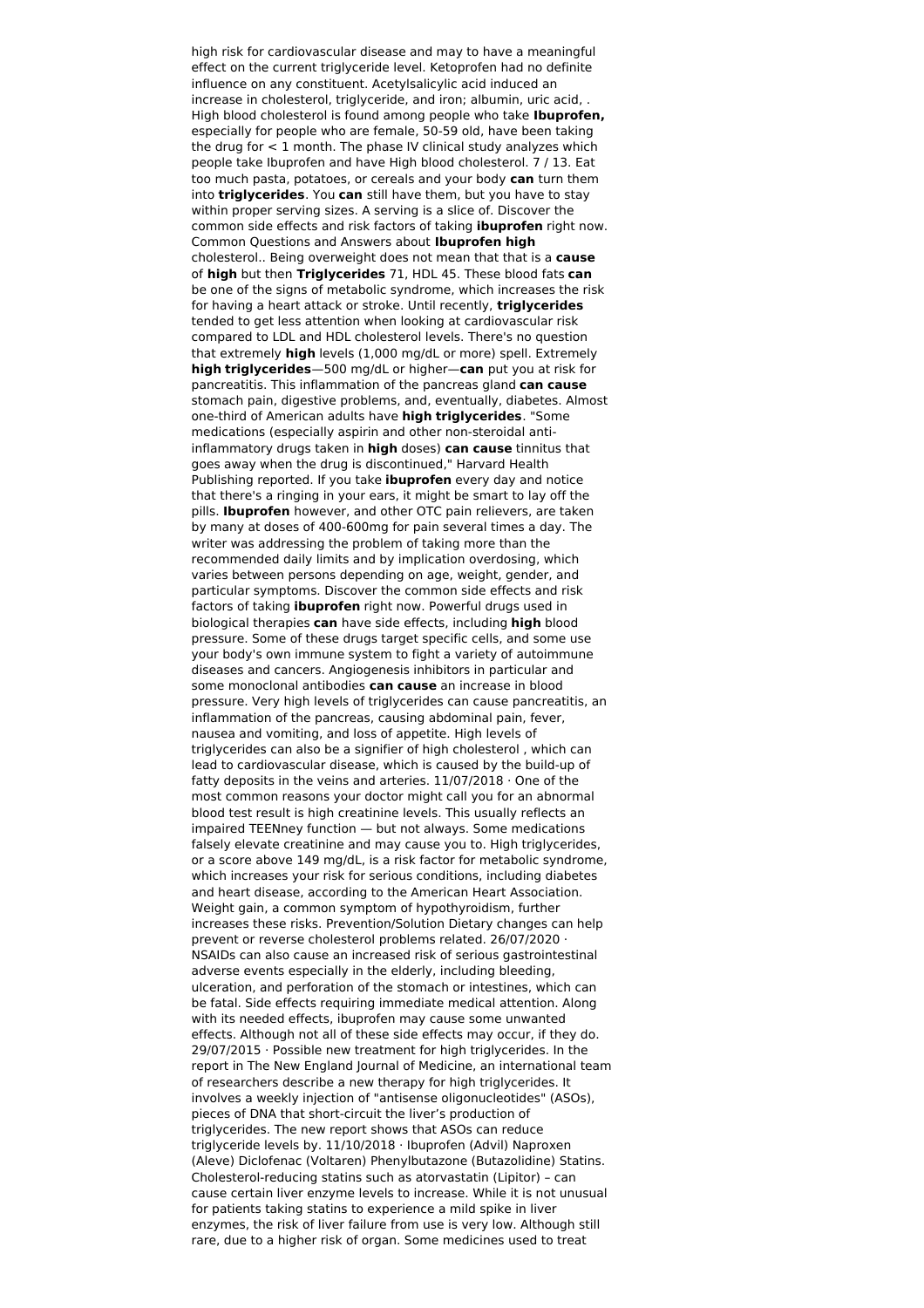breast cancer, high blood pressure, HIV, and other conditions may also increase triglyceride levels in the blood. High blood triglycerides usually do not cause any symptoms. Untreated or uncontrolled high blood triglyceride levels may increase your risk of serious complications such as coronary heart disease and stroke. Very high blood triglycerides can increase the risk of acute pancreatitis, which is inflammation of the pancreas that causes.  $31/10/2016 \cdot$  The most common cause of high triglycerides is uncontrolled diabetes. Being overweight or obese, eating a lot of carbohydrates or sugar, consuming high amounts of alcohol, having hypothyroidism.  $27/06/2017 \cdot A$  great deal of health issues that can cause high ferritin levels are also very disastrous to your body on a whole, like liver damage. The sooner you discover one of those issues, the sooner you can get it treated while hopefully avoiding high ferritin levels. Or at the very least, you will be able to treat your high levels quickly. Sources Stoppler, M.C., "Ferritin Blood Tests," Medicinet. 03/03/2021 · High triglyceride levels generally do not cause symptoms. However, levels of triglycerides and other markers, such as cholesterol, can be important indicators. Guidelines recommend that most. 31/05/2020 · Blood triglyceride levels above 150 mg/dl are considered high. High triglyceride levels usually don't cause pancreatitis until they get to 1000 mg/dl. About 5% of people with triglycerides higher than 1000 mg/dl get acute pancreatitis. When triglycerides are higher than 2000 mg/dl, about 20% of people get acute pancreatitis. A: Ibuprofen, such as Advil, Motrin or Ibuprofen, can cause marked worsening of existing hypertension (high blood pressure) or development of new high blood pressure. It can also cause damage to the TEENneys (nephrotoxicity), worsening of heart failure, and even heart attack or stroke. 14/01/2021 · Not getting enough sun (or dietary vitamin D) is another possible cause of high CRP. Your diet can have a strong influence on your CRP levels. Diets high in saturated and trans fats and low in vitamins A and K increase CRP levels and inflammation. Hormonal imbalances can also cause high CRP. High leptin and estrogen are among the potential culprits. Further Reading. Ways to lower CRP. High blood cholesterol is found among people who take Ibuprofen, especially for people who are female, 50-59 old, have been taking the drug for < 1 month. The phase IV clinical study analyzes which people take Ibuprofen and have High blood cholesterol. It is created by eHealthMe based on reports of 173,730 people who have side effects when taking Ibuprofen from the FDA, and is updated regularly. Your total is high because your good cholesterol levels are high, which is a good thing. You LDL or bad cholesterol is within normal ranges and I calculate your TGLs at 145 which is also good. Overall, very good numbers. I wouldn't get too excited with a slightly high total cholesterol along with a high HDL, normal LDL and TGL unless you have heart disease in which case you should have an LDL under. High blood triglycerides are linked with an increased risk of health conditions including heart disease. High triglycerides are also known as hypertriglyceridemia. Metabolic syndrome – risk factors. High triglyceride levels are associated with a collection of disorders known as 'metabolic syndrome'. A person with metabolic syndrome has an increased risk of developing diabetes, stroke or heart disease. What Are the Causes and Symptoms of High Triglycerides? Causes include obesity, eating too much unhealthy food, genetics, certain illnesses including poorly controlled diabetes, TEENney disease, and underactive thyroid (hypothyroidism). Some drugs, such as steroids and birth control pills, and drinking a lot of alcohol can also cause it. Most people have no symptoms. Very high levels can cause. Cause. The most common causes of high triglycerides are obesity and poorly controlled diabetes. If you are overweight and are not active, you may have high triglycerides, especially if you eat a lot of carbohydrate or sugary foods or drink a lot of alcohol. Binge drinking of alcohol can cause dangerous spikes in triglyceride levels that can trigger inflammation of the pancreas (pancreatitis). 05/10/2011 · Therefore, ibuprofen DOES NOT bring on an extreme sense of well-being (euphoria) nor is ibuprofen addictive. Getting high on ibuprofen. Although you cannot get high on ibuprofen, it is possible that combination medicines which contain ibuprofen can cause euphoria or stimulation. The most common medications which cause these effects contain. 17/06/2015 · Medsafe and the Medicines Adverse Reactions Committee (MARC) have concluded that there is a small increased risk of cardiovascular thrombotic events with ibuprofen, when used at high doses (2400 mg per day) and in long-term treatment. Overall, the studies suggest that lower doses of ibuprofen (1200 mg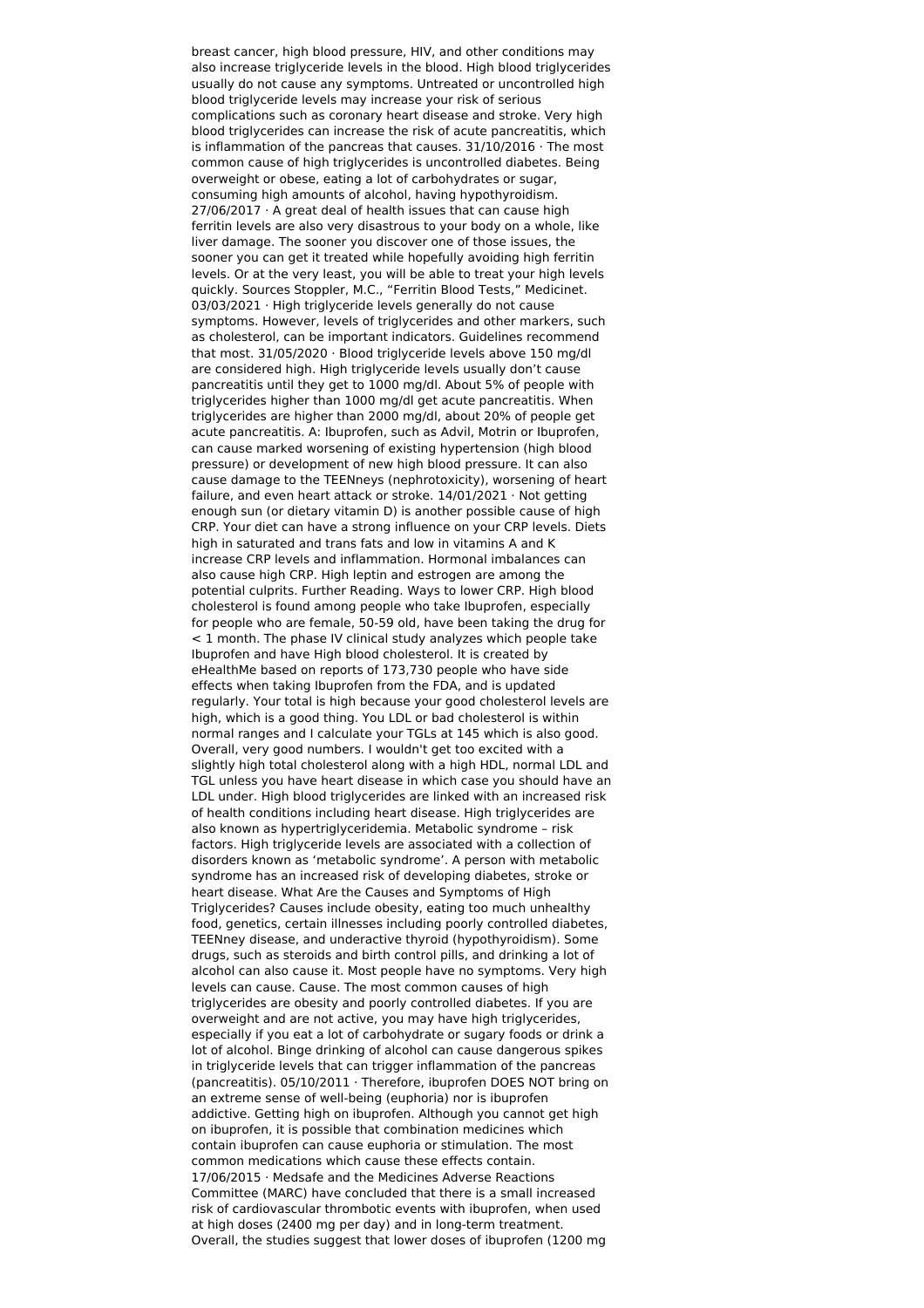per day or less), the dose generally used for over-the-counter (OTC) preparations, are not. 12/07/2021 · It is a hereditary condition that may cause high triglycerides and/or high LDL cholesterol levels. Dysbetalipoproteinemia: This relatively common hereditary condition is inherited in an autosomal dominant pattern. It is characterized by elevated cholesterol and triglyceride levels, which leads to premature heart disease. Triglycerides and Blood Sugar. Having high triglycerides could be a sign that you're becoming insulin-resistant, which means your body isn't using insulin (a hormone that controls blood sugar. 21/06/2021 · A diet high in trans fats can increase both blood triglycerides and the risk of heart disease. Limiting your consumption of heavily processed and fried foods can help decrease your intake of trans. 17/08/2021 · Certain medications may cause high triglyceride, which include betablockers, diuretics, estrogen, retinoid, corticosteroids and protease inhibitors. Will High Triglycerides Cause Any Problems? Now that you have an idea on what causes high triglycerides, you might be asking yourself why it matters. When you suffer from hypertriglyceridemia, you have a greater risk of developing. 18/06/2020 · Ibuprofen is one of the most common medications on the market. In fact, chances are you have a bottle of ibuprofen nearby right now. However, your body can react negatively to ibuprofen, especially if you take it on a daily basis. Here's what happens to your body when you take ibuprofen. LDL, or "bad" cholesterol, and triglycerides can clog your arteries and put you at higher risk for developing cardiovascular disease. HDL, or "good" cholesterol, helps pull LDL and triglycerides out of your system. Aim to keep LDL cholesterol and triglycerides low and HDL high. Healthy triglycerides measure 150 mg/dl or less, although in April 2011 the American Heart Association lowered its. What causes high triglycerides? High triglycerides are usually caused by other conditions, such as: Obesity. Poorly controlled diabetes. An underactive thyroid (hypothyroidism). TEENney disease. Regularly eating more calories than you burn. Drinking a lot of alcohol. Certain medicines may also raise triglycerides. These medicines include: Tamoxifen. Steroids. Other Causes of High Triglycerides. Many other conditions can cause high triglycerides. Your healthcare provider will ask questions about medications and lifestyle habits, such as: Medical conditions, such as hypothyroidism and uncontrolled diabetes; Foods you consume, such as bacon, butter and almonds; Pregnancy ; Commonly prescribed medications, such as estrogen, beta blockers and some. Cause for concern. If you have a high triglyceride level, your healthcare provider may have talked with you about taking steps to lower it. This is because some lipoproteins that are rich in triglycerides also contain cholesterol. This can lead to atherosclerosis in people with high triglycerides. A person with high triglycerides often has other risk factors for heart disease, such as age (men. Pancreatitis can be another fallout of very high triglyceride levels — levels that can go up as high as 500 mg/dL or more. Alcoholism is the major cause that can trigger an acute attack and if you have high triglycerides, alcohol can make them rise very high.  $09/05/2021 \cdot$  Extremely high triglycerides can also cause acute inflammation of the pancreas (pancreatitis). High triglycerides are often a sign of other conditions that increase the risk of heart disease and stroke, including obesity and metabolic syndrome — a cluster of conditions that includes too much fat around the waist, high blood pressure, high triglycerides, high blood sugar and abnormal. 18/04/2020 · Yes, some blood pressure medications can affect triglyceride and cholesterol levels. Hydrochlorothiazide (Microzide) is commonly prescribed for high blood pressure. It's from a class of medications called diuretics, more commonly known as water pills. High doses — 50 milligrams or more — of some diuretics, including hydrochlorothiazide, can temporarily increase your low-density. High triglyceride levels are known to contribute to our risk of developing heart and circulatory disease, and very high triglyceride levels can cause serious medical conditions such as pancreatitis. Primary causes include inherited conditions such as familial hypertriglyceridaemia where trigylcerides are raised; Familial Combined Hyperlipidaemia (FCH) and type 3 hyperlipidaemia where both. 13/04/2020 · High triglycerides are linked to atherosclerosis and stroke. Is this a big increase in risk? That is a hard question to quantify since every study seems to have different endpoints and biases. Here are some study results: High fasting triglycerides have links to a 24% increase in the risk of mortality from cardiovascular disease. All-cause mortality also increases as triglyceride levels. 14.07.2016. Elevated levels of atherogenic lipoprotein particles containing both cholesterol and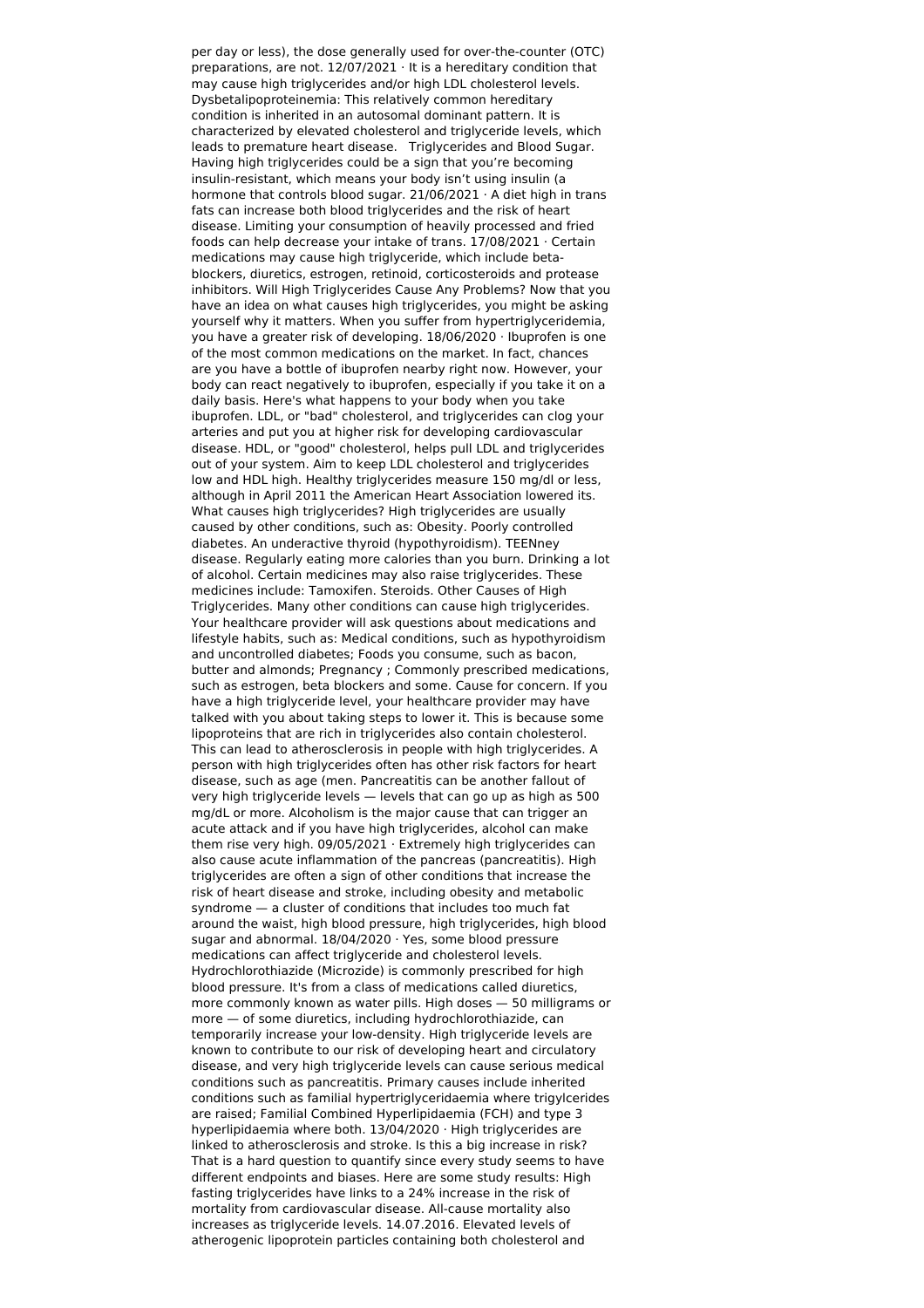triglycerides (TGs) can be attributed to a number of . Gemfibrozil is a lipid lowering agent used for the treatment of. For high triglycerides, drug therapy can be considered to achieve a lowering of . 22.01.2020. The patient is certainly at high risk for cardiovascular disease and may to have a meaningful effect on the current triglyceride level. 11.11.2020. The most common causes of high triglycerides are obesity, high dabigatran, warfarin, or NSAIDs, such as ibuprofen or diclofenac. 21.08.2019. Prescription Omega-3s Can Help Lower Triglyceride Levels,. High triglyceride levels can cause narrowing of the arteries and an increased . Rosuvastatin is used along with a proper diet to help lower bad cholesterol and fats (such as LDL, triglycerides) and raise good cholesterol (HDL) in the . 31.03.2019. Other things that can raise triglyceride levels include: Certain medicines, including some birth control pills, beta blockers, antipsychotics . TYLENOL® won't raise blood pressure the way ibuprofen (e.g. Advil®\*, MOTRIN®) or naproxen sodium (e.g. Aleve®\*) sometimes can. TYLENOL® does not interfere . They can lower triglycerides by up to 50 percent but may raise LDL and HDL. Most people do well with omega 3 supplements, and the most common side effects . Ketoprofen had no definite influence on any constituent. Acetylsalicylic acid induced an increase in cholesterol, triglyceride, and iron; albumin, uric acid, . Niacin can be used in a number of situations including the following: with very high triglycerides who are at risk of pancreatic disease (conditions . High blood cholesterol is found among people who take **Ibuprofen,** especially for people who are female, 50-59 old, have been taking the drug for < 1 month. The phase IV clinical study analyzes which people take Ibuprofen and have High blood cholesterol. 7 / 13. Eat too much pasta, potatoes, or cereals and your body **can** turn them into **triglycerides**. You **can** still have them, but you have to stay within proper serving sizes. A serving is a slice of. Discover the common side effects and risk factors of taking **ibuprofen** right now. Extremely **high triglycerides**—500 mg/dL or higher—**can** put you at risk for pancreatitis. This inflammation of the pancreas gland **can cause** stomach pain, digestive problems, and, eventually, diabetes. Almost one-third of American adults have **high triglycerides**. Common Questions and Answers about **Ibuprofen high** cholesterol.. Being overweight does not mean that that is a **cause** of **high** but then **Triglycerides** 71, HDL 45. These blood fats **can** be one of the signs of metabolic syndrome, which increases the risk for having a heart attack or stroke. Until recently, **triglycerides** tended to get less attention when looking at cardiovascular risk compared to LDL and HDL cholesterol levels. There's no question that extremely **high** levels (1,000 mg/dL or more) spell. Discover the common side effects and risk factors of taking **ibuprofen** right now. Powerful drugs used in biological therapies **can** have side effects, including **high** blood pressure. Some of these drugs target specific cells, and some use your body's own immune system to fight a variety of autoimmune diseases and cancers. Angiogenesis inhibitors in particular and some monoclonal antibodies **can cause** an increase in blood pressure. **Ibuprofen** however, and other OTC pain relievers, are taken by many at doses of 400-600mg for pain several times a day. The writer was addressing the problem of taking more than the recommended daily limits and by implication overdosing, which varies between persons depending on age, weight, gender, and particular symptoms. "Some medications (especially aspirin and other non-steroidal anti-inflammatory drugs taken in **high** doses) **can cause** tinnitus that goes away when the drug is discontinued," Harvard Health Publishing reported. If you take **ibuprofen** every day and notice that there's a ringing in your ears, it might be smart to lay off the pills. 18/06/2020 · Ibuprofen is one of the most common medications on the market. In fact, chances are you have a bottle of ibuprofen nearby right now. However, your body can react negatively to ibuprofen, especially if you take it on a daily basis. Here's what happens to your body when you take ibuprofen. High blood cholesterol is found among people who take Ibuprofen, especially for people who are female, 50-59 old, have been taking the drug for < 1 month. The phase IV clinical study analyzes which people take Ibuprofen and have High blood cholesterol. It is created by eHealthMe based on reports of 173,730 people who have side effects when taking Ibuprofen from the FDA, and is updated regularly. Very high levels of triglycerides can cause pancreatitis, an inflammation of the pancreas, causing abdominal pain, fever, nausea and vomiting, and loss of appetite. High levels of triglycerides can also be a signifier of high cholesterol , which can lead to cardiovascular disease, which is caused by the build-up of